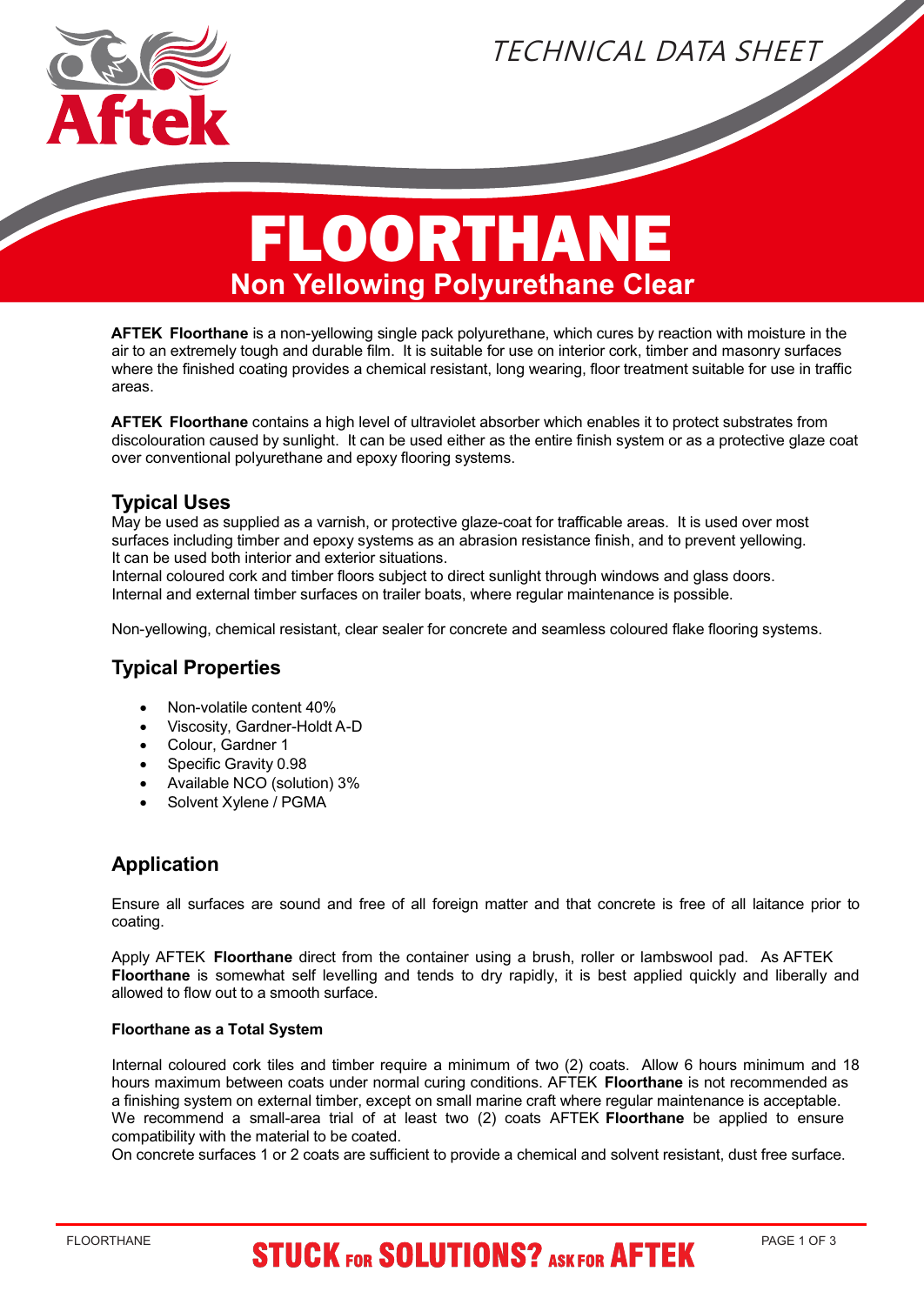



# FLOORTHANE

#### **Drying/Recoat**

**AFTEK Floorthane** cures by reacting with moisture in the atmosphere. The following graph shows curing conditions in relation to Temperature and Relative Humidity.

#### **AFTEK FLOORTHANE 100 100**  $\frac{1}{2}$ % RELATIVE HUMIDITY Acceptable Rapid RELAT-VE HUM-D-T **90 90** Curing Curing **80 80** ditions Conditions **70 70 60 60 50 50 40 40** Slow **30 30** Curing **20 20** Conditions **10 10 0 10 15 20 25 30 40**

### **TEMPERATURE/RELATIVE HUMIDITY GRAPH**

#### **TEMPERATURE DEGREES C**

Acceptable curing conditions allow recoating in approximately-6 elapsed, then the AFTEK **Floorthane** should be lightly, but, thoroughly sanded to ensure intercoat adhesion.

In all cases check that the previous coat of AFTEK **Floorthane** has sufficiently cured before recoating, otherwise frying or lifting of the coating may occur.

#### **AFTEK Floorthane**

wear or vehicle traffic for 3 days.

#### **Coverage**

8 - 10 m² per Litre per Coat.

## **STUCK FOR SOLUTIONS? ASK FOR AFTEK**